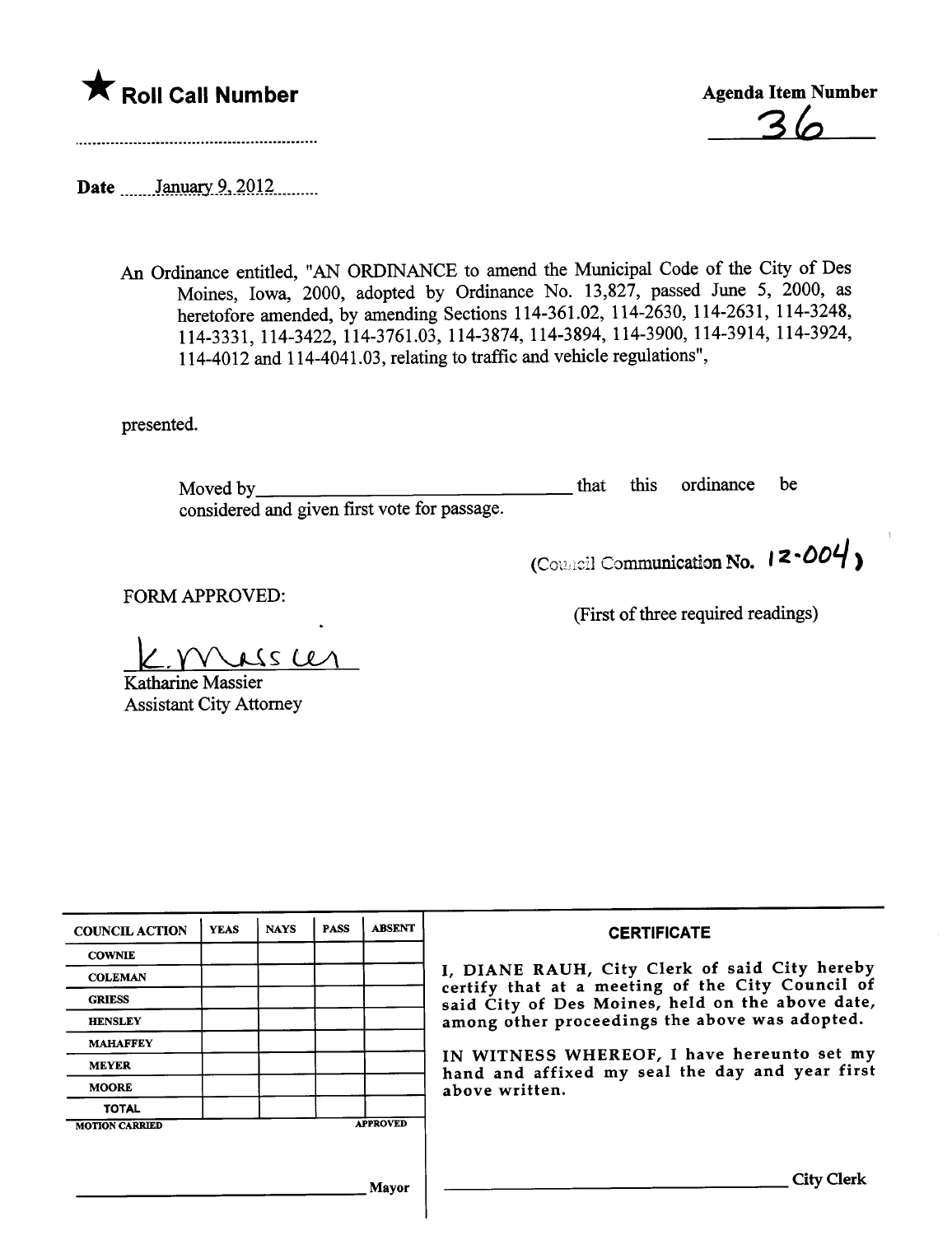#### ORDINANCE NO.

AN ORDINANCE to amend the Municipal Code of the City of Des Moines, Iowa, 2000, adopted by Ordinance No. 13,827, passed June 5, 2000, as heretofore amended, by amending Sections 114-361.02, 114 -2630, 114 -2631, 114-3248, 114 -3331, 114-3422, 114-3761.03, 114 -3874, 114-3894, 114 -3900, 114 -3914, 114 -3924, 114-4012 and 114-4041.03, relating to traffic and vehicle regulations.

Be It Ordained by the City Council of the City of Des Moines, Iowa:

Section 1. That the Municipal Code of the City of Des Moines, Iowa, 2000, adopted by Ordinance No. 13,827, passed June 5, 2000, as heretofore amended, is hereby amended by amending Sections 114- 361. 02, 114 -2630, 114 -2631, 114 -3248, 114 -3331, 114 -3422, 114- 3761.03, 114 -3874, 114 -3894, 114-3900, 114 -3914, 114 -3924, 114 -4012 and 114-4041.03 relating to traffic and vehicle regulations, as follows:

## Sec. 114-361.02. Illegal off-street parking.

- (a) No person shall drive, stop, stand, or park a vehicle onto or upon privately owned property or an area developed as an offstreet parking facility, without the consent of the owner, lessee or person in charge of the privately owned property or facility. If a parking permit is issued by the property owner to the lessee, it must be displayed. A violation of this section shall place such vehicle in the status of an illegally parked vehicle and, upon complaint of the owner, lessee or person in charge of the privately owned property or facility, the vehicle may be dealt with pursuant to section 114-485.01 and/or 114-485.11 of this chapter.
- (b) No person shall park a vehicle in violation of the front yard parking provisions in subsection 134-1377(m) of this Code.
- (c) No person shall park a vehicle a vehicle in violation of the site plan parking provisions in subsection 82-219 (b) of this Code.
- (d) A person who violates any provisions of this section shall pay a fine of \$40.00.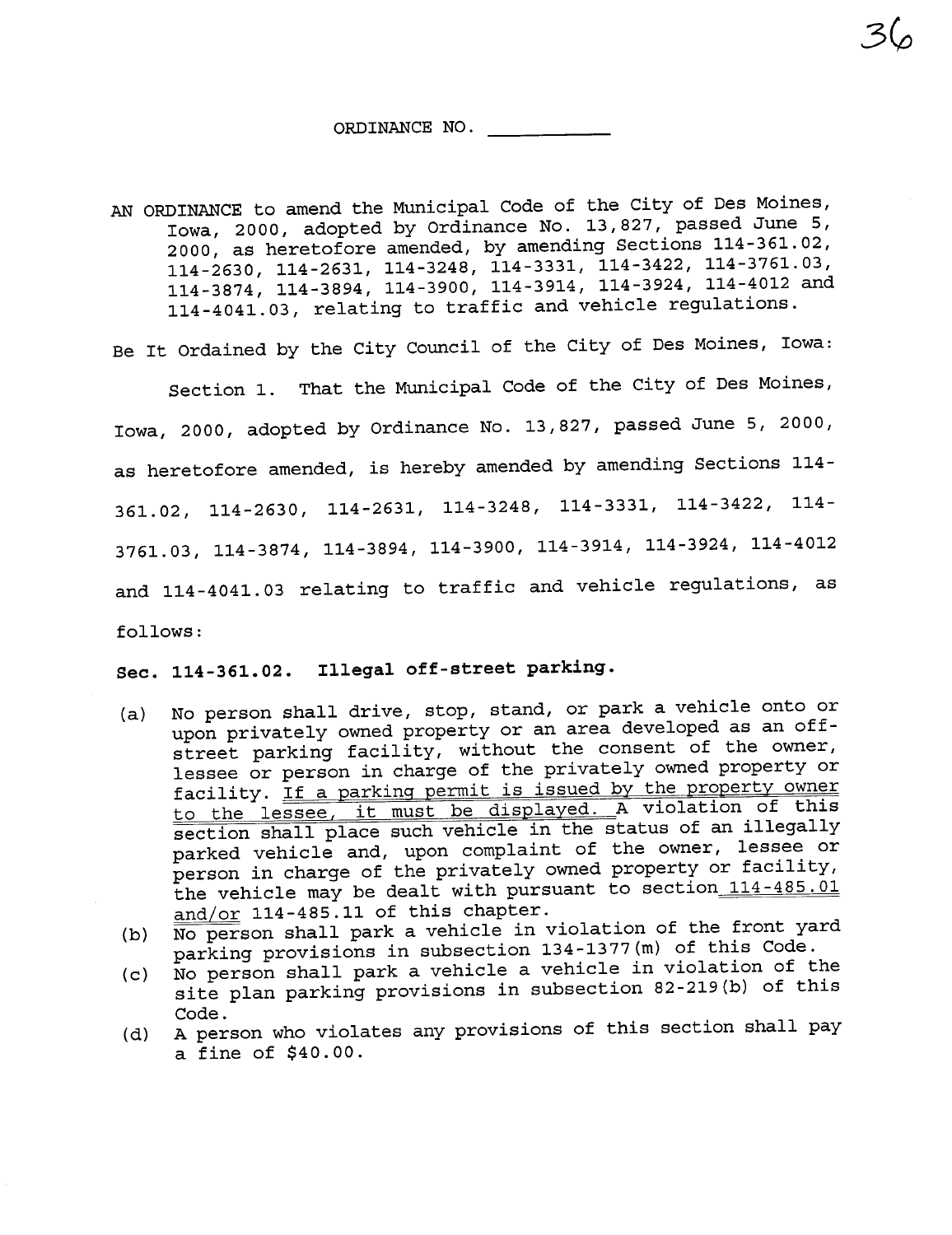# Sec. 114-2630. Fifth Avenue--Walnut Street to Locust Street.

Fifth Avenue, southbound, on the east side (median) from Walnut Street to Locust Street, no parking 7:00 a.m. to 9:00 a.m. and 4: 00 p. m. to 6: 00 p. m.

Fifth Avenue, on the west side, from Walnut Street to a point 130 feet north thereof, school passenger loading and unloading,  $7:90$  a.m. to  $9:00$  a.m. and  $3:00$  p.m. to  $5:00$  p.m., Monday through  $Friday$  and  $2:00$  p.m. to 3:00 p.m., Wednesday, 20 minutes only.

Fifth Avenue, on the west side, from a point 105 feet north of Walnut Street to a point 25 feet north thereof, school passenger loading and unloading, 7:00 a.m. to 9:00 a.m. and 3:00 p.m. to 5:00  $p.m.$ , Monday, Tuesday, Thursday and Friday, and 2:00  $p.m.$  to 3:00 p.m., Wednesday, 20 minutes only, no parking at all other times.

Fifth Avenue, on the west side, from a point 130 feet north of Walnut Street to a point 25 feet north thereof, commercial loading zone, 8:00 a.m. to 6:00 p.m.

Fifth Avenue, on the west side, from a point 155 feet north of Walnut Street to a point 85 feet north thereof, no parking any time.

 $-$  Fifth Avenue, on the west side, from a point 240 feet north of Walnut Street to Locust Street, no parking 7:00 a.m. to 9:00 a.m. school passenger loading and unloading, 7:00 a.m. to 9:00 a.m. and  $3:00$  p.m. to  $\overline{5:00}$  p.m., Monday through Friday and  $2:00$  p.m. to  $3:00$ p.m., Wednesday, 20 minutes only.

Fifth Avenue, on the east side, from Walnut Street to a point 125 feet north thereof, loading zone.

Fifth Avenue, on the east side, from a point 125 feet north of Walnut Street to Locust Street, no parking any time.

# Sec. 114-2631. Fifth Avenue--Locust Street to Grand Avenue.

Fifth Avenue, on the east side, from Locust Street to Grand Avenue, no parking any time.

Fifth Avenue, on the west side, from Locust Street to Grand Avenue, no parking any time. school passenger loading and unloading, 7:00 a.m. to 9:00 a.m. and 3:00 p.m. to 6:00 p.m., Monday through Friday and 2:00 p.m. to 3:00 p.m., Wednesday, 20 minutes only; no parking at all other times, loading zone,  $9.00$  a.m. to 3:00  $\bar{p}.\text{m}.\text{ }$ Monday through Friday and 9:00 a.m. to 2:00 p.m., Wednesday.

# Sec. 114-3248. Grand Avenue- -Fifth Avenue to Sixth Avenue.

Grand Avenue, on the north side, from Fifth Avenue to a point 150 feet west thereof, passenger loading zone.

Grand Avenue, on the north side, from Fifth Avenue to a point 150 feet west thereof, no parking 7:00 a.m. to 9:00 a.m.

Grand Avenue, on the north side, from Fifth Avenue to a point 150 feet west thereof, no parking 4:00 p.m. to 6:00 p.m.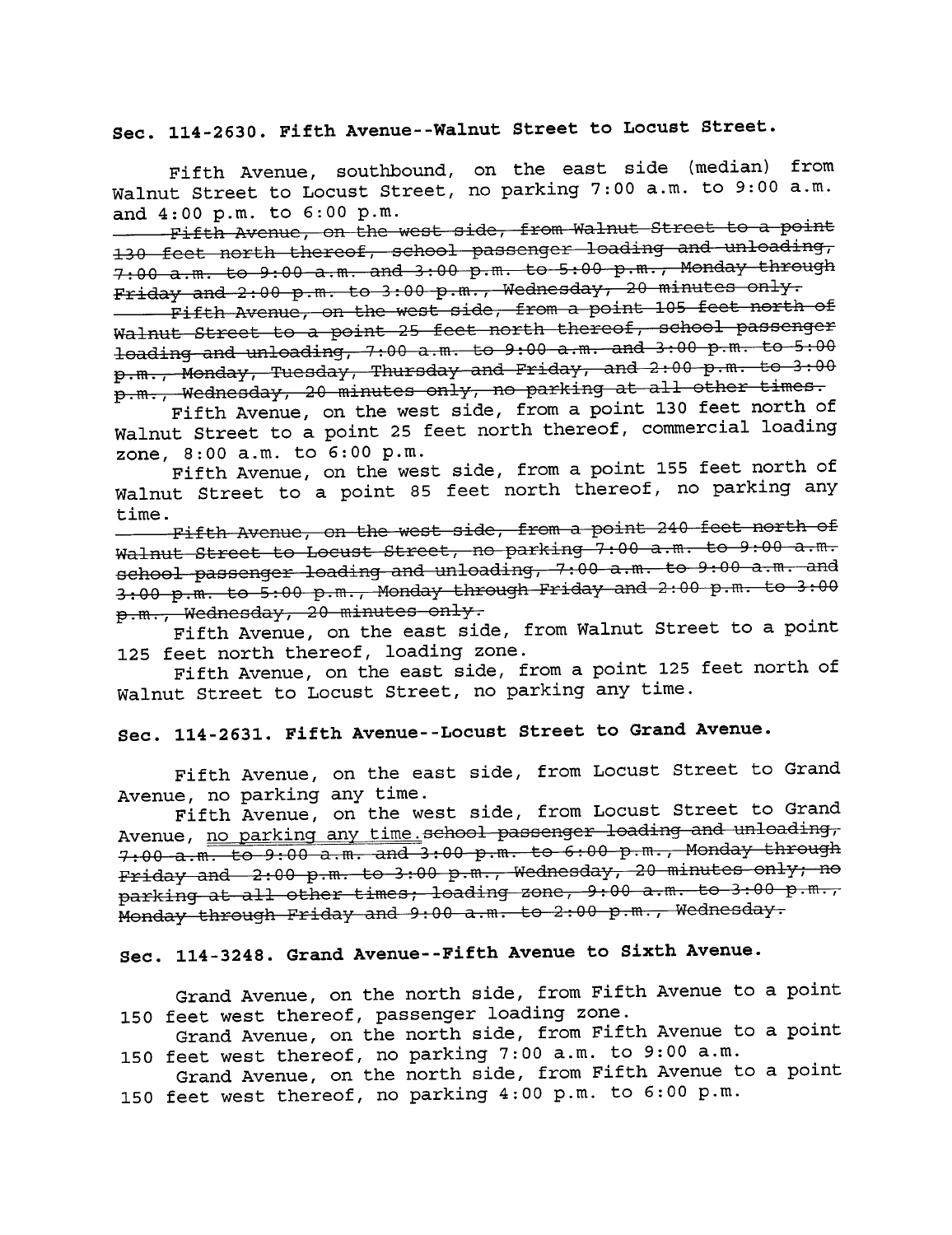Grand Avenue, on the north side, from a point 150 feet west of Fifth Avenue to Sixth Avenue, no parking any time.

-Grand Avenue, on the south side, from Fifth Avenue to Sixth Avenue, school passenger loading and unloading, 7:00 a.m. to 9:00  $a.m.$  and  $3:00$  p.m. to 6:00 p.m., Monday through Friday and  $2:00$ p.m. to 3:00 p.m., Wednesday, 20 minutes only.

## Sec. 114-3331. Hull Avenue--East Fourteenth Street to east city limits.

Hull Avenue, on the north side, from a point 250 feet east of Sampson Street to a point 100 feet east of Delaware Avenue, no parking any time.

Hull Avenue, on the north side, from Delaware Avenue to a point 600 feet west thereof, no parking any time.

Hull Avenue, on the north side, from East Thirty-ninth Court to East Fortieth Court, no parking 10:00 p.m. to 7:00 a.m.

Hull Avenue, on the north side, from East Fourteenth Street to a point-50 285 feet east thereof, no parking any time.

Hull Avenue, on the south side, from East Fourteenth Street to a point 250 feet west of East Twenty-fourth Street, no parking any time.

Hull Avenue, on the south side, from East Twenty-fourth Street to a point 250 feet west thereof, no stopping or standing.

Hull Avenue, on the north side, from East Twenty-fourth Street to a point 50 feet east thereof, no parking any time.

Hull Avenue, on the south side, from East Twenty-fourth Street to East Twenty-ninth Street, no parking any time.

Hull Avenue, on the north side, from East Twenty-fifth Street to a point 75 feet west thereof, no parking any time.

Hull Avenue, on the south side, from a point 50 feet west of East Twenty-sixth Street to a point 50 feet east of East Twentysixth Street, no parking any time.

Hull Avenue, on the south side, from East Thirty-second Street to East Thirty-second Court, no parking any time.

Hull Avenue, on the north side, from East Thirty-fifth Street to East Thirty-eighth Street, no parking any time.

Hull Avenue, on the south side, from East Thirty-eighth Street to East Fortieth Court, no parking any time.

Hull Avenue, on the north side, from East Fortieth Court to East Forty-second Street, no parking any time.

Hull Avenue, on the south side, from East Forty-second Street to a point 100 feet west thereof, no parking any time.

Hull Avenue, on the north side, from East Forty-second Street to a point 70 feet east thereof, no parking any time.

Hull Avenue, on the south side, from East Forty-second Street to a point 590 feet east thereof, no parking any time.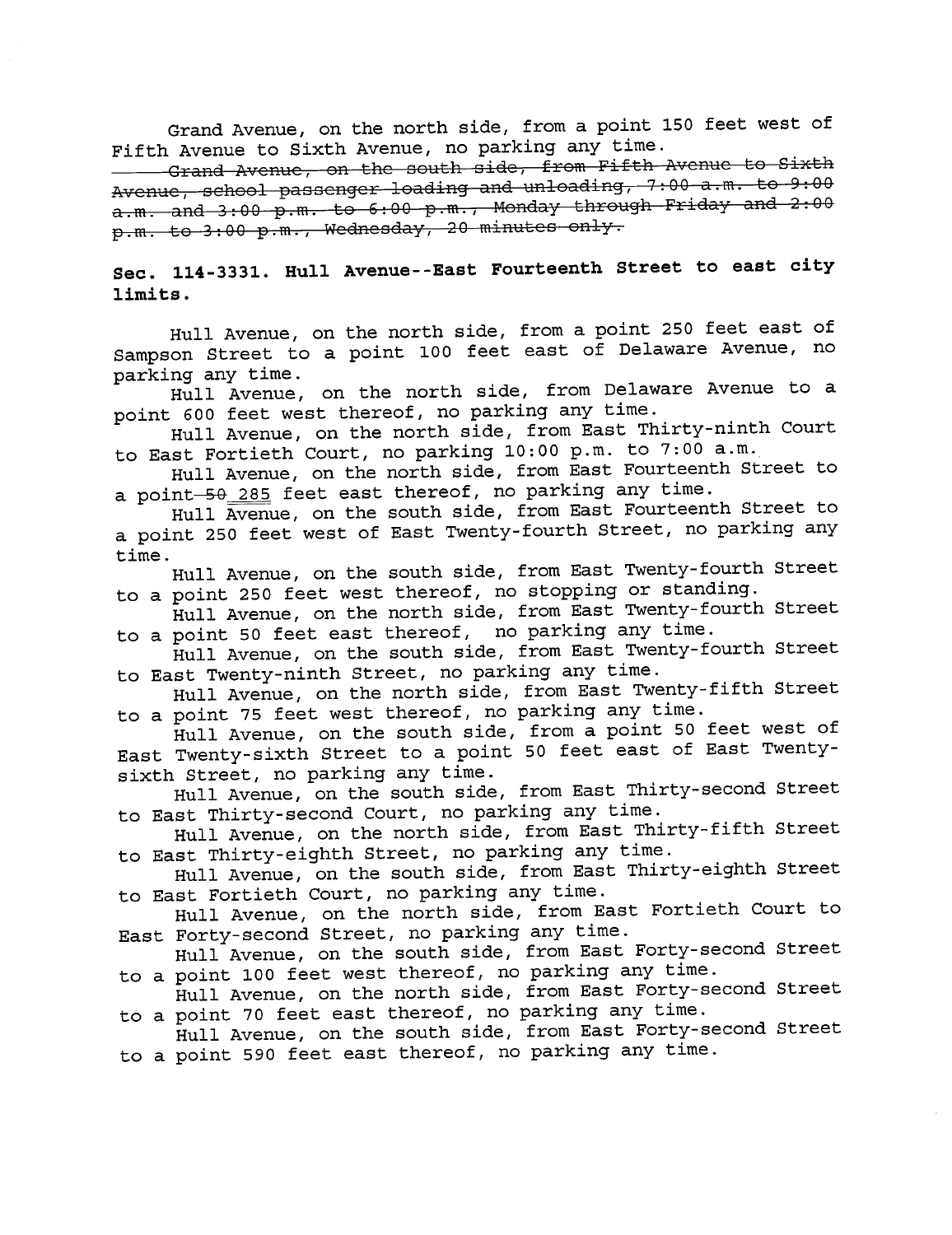#### Sec. 114 -3422. Locust Street- -Fourth Street to Fifth Avenue.

- Locust Street, on the south side, from Fourth Street to a point 180 feet west thereof, school passenger loading and  $unloading, 7:00 a.m. to 9:00 a.m. and 3:00 p.m. to 6:00 p.m. Monday$ through Friday and 2:00 p.m. to 3:00 p.m., Wednesday, 20 minutes only.

Locust Street, on the south side, from a point 180 feet west of Fourth Street to Fifth Avenue, no parking any time.

Locust Street, on the north side, from a point 25 feet west of Fourth Street to a point 60 feet east of Fifth Avenue, no parking 7:00 a.m. to 9:00 a.m.

Locust Street, on the north side, from Fourth Street to a point 25 feet west thereof, no parking any time.

Locust Street, on the north side, from a point 25 feet west of Fourth Street to a point 85 feet west thereof, loading zone 9: 00 a.m. to 7:00 a.m. the following day.

Locust Street, on the north side, from a point 110 feet west of Fourth Street to a point 80 feet west thereof, taxicab stand 9: 00 a. m. to 7: 00 a. m. the following day.

Locust Street, on the north side, from Fifth Avenue, to a point 60 feet east thereof, no parking any time.

#### Sec. 114-3761.03. Watson Powell Jr Way- -Fourth Street to Fifth Avenue.

Watson Powell Jr Way, on the south side, from Watson Powell Jr Way Fourth Street to a point 30 feet west thereof, no parking any time.

Watson Powell Jr Way, on the south side, from Fourth Street to Fifth Avenue, no parking 4:00 p.m. to 6:00 p.m.

Watson Powell Jr Way, on the south side, from a point 125 feet west of Fourth Street to a point 50 feet west thereof, commercial loading zone.

Watson Powell Jr Way, on the south side, from a point 101 feet east of Fifth Avenue to a point 107 feet east thereof, loading zone,  $8:00$  a.m. to  $4:00$  p.m.  $265$  feet west of Fourth Street to  $\alpha$ point 45 feet west thereof, commercial loading zone.

Watson Powell Jr Way, on the south side, from a point 310 feet west of Fourth Street to Fifth Avenue, no parking any time.

#### Sec. 114 -3874. Fifth Avenue- -Walnut Street to Locust Street.

Fifth Avenue, on the west side, from Walnut Street to a point 130 feet north thereof, two-hour meters,  $8:00$  a.m. to  $6:00$  p.m.  $9:00$  $a.m.$  to 3:00 p.m. and 5:00 p.m. and  $6:\overline{00}$  p.m., Monday, Tuesday, Thursday and  $Friday$  and  $9.00$  a.m. to  $2.00$  p.m. and  $5.00$  p.m. to  $6:00$  p.m., on Wednesday.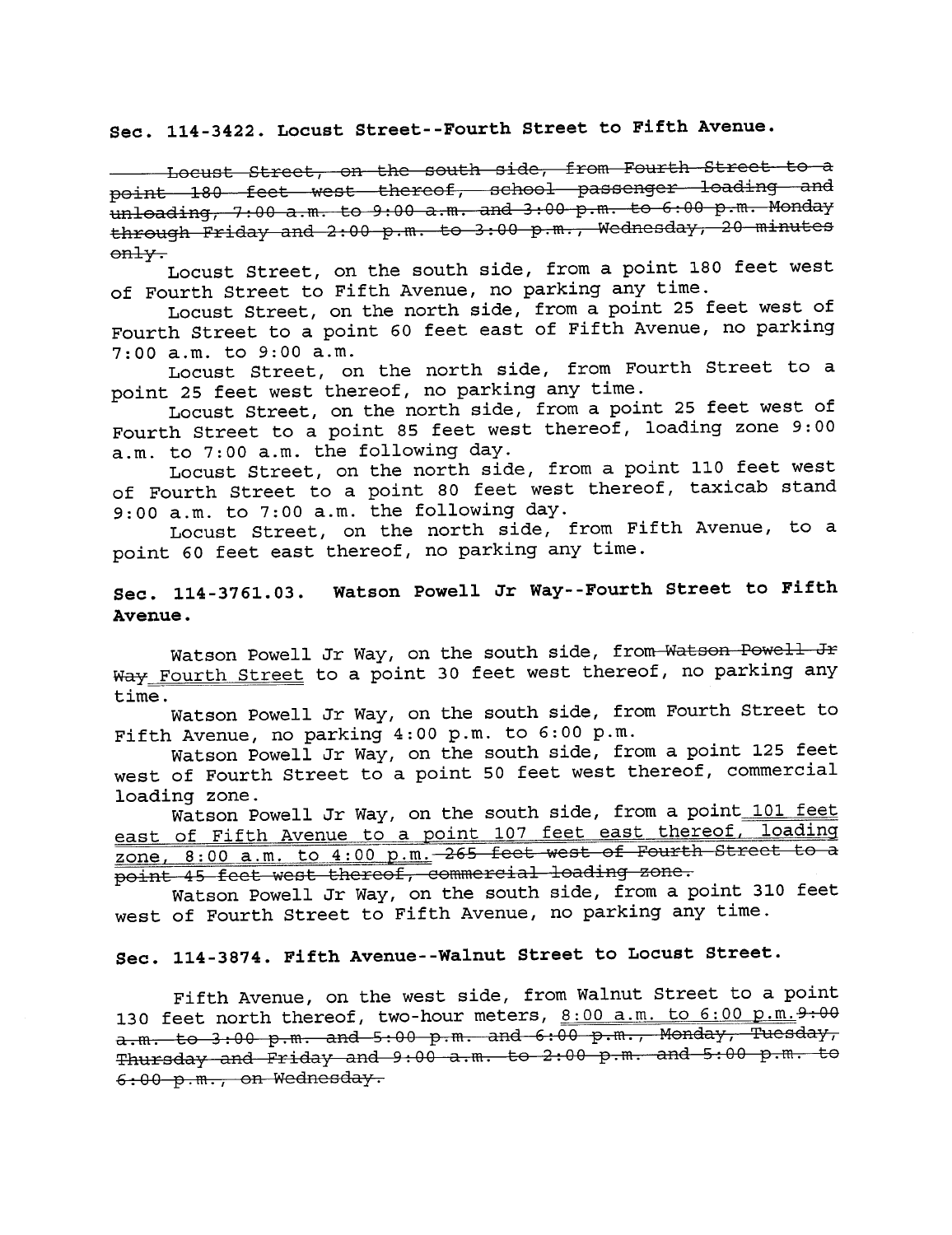Fifth Avenue, on the west side, from a point 240 feet north of Walnut Street to Locust Street, two-hour meters, 8:00 a.m. to 6:00  $p.m.9:00 a.m.$  to 3:00 p.m. and 5:00 p.m. to 6:00 p.m., Monday, Tuesday, Thursday and Friday and 9:00 a.m. to 2:00 p.m. and 5:00 p.m. to 6:00 p.m. on Wednesday.

## Sec. 114-3894. Ninth Street--Walnut Street to Locust Street.

Ninth Street, on the east side, from Walnut Street to Locust Street, two-hour meters, 9:00 a.m. to 4:00 p.m.

Ninth Street, on the west side, from a point 90 feet north of Walnut Street to Locust Street, two-hour meters, 9:00 a.m. to 3:00 p.m., Monday, Tuesday, Thursday and Friday and 9:00 a.m. to 1:00 p.m. and 3:00 p.m. to 4:00 p.m. on Wednesday, school days. An authorized school placard is required to identify vehicles dropping off and picking up during restricted hours. Twenty-minute limit for<br>all school loading and unloading. -8:00 a.m. to 6:00 p.m., except from a point 90 feet north of Walnut Street to a point 80 feet north thereof, two hour meters, 9:00 a.m. to 3:00 p.m. school days.

#### Sec. 114 -3900. Tenth Street- -Walnut Street to Locust Street.

Tenth Street, on the west side, from a point 30 feet south of Locust Street to a point 158 feet north of Walnut Street, four-hour meters, 8:00 a.m. to 6:00 p.m.

Tenth Street, on the west side, from a point 28 feet north of Walnut Street to a point 130 feet north thereof, four-hour meters, 9:00 a.m. to 6:00 p.m.

Tenth Street, on the east side, from a point 185 feet north of Walnut Street to Locust Street, four-hour meters, 8:00 a.m. to 4:00 p.m., school loadinq and unloading weekdays from 7:00 a.m. to 9:00 a.m. and 3:00 p.m. to 4:00 p.m., except on Wednesday, from 1:00 p.m. to 3:00 p.m. when school early-out loading and unloading is allowed. An authorized school placard is required to identify vehicles dropping off and pickinq up durinq these restricted hours. Twenty-minute limit for all school loadinq and unloading.

Tenth Street, on the east side, from Walnut Street to a point 185 feet north thereof, two-hour meters, 9:00 a.m. to 3:00 p.m.

#### Sec. 114-3914. Grand Avenue--Fifth Avenue to Sixth Avenue.

Grand Avenue, on the south side, from Fifth Avenue to sixth Avenue, two-hour meters, 8:00 a.m. to 6:00 p.m. 9:00 a.m. to 3:00 p.m., Monday, Tuesday, Thursday and Friday and 9:00 a.m. to 2:00 p.m. on Wednesday.

Grand Avenue on the south side, parking meter G-510, two-hour meter, 8:00 a.m. to 6:00 p.m., is designated a handicapped parking space and is subject to the same prohibition as is found in subsection 114 -616 (a) of this chapter.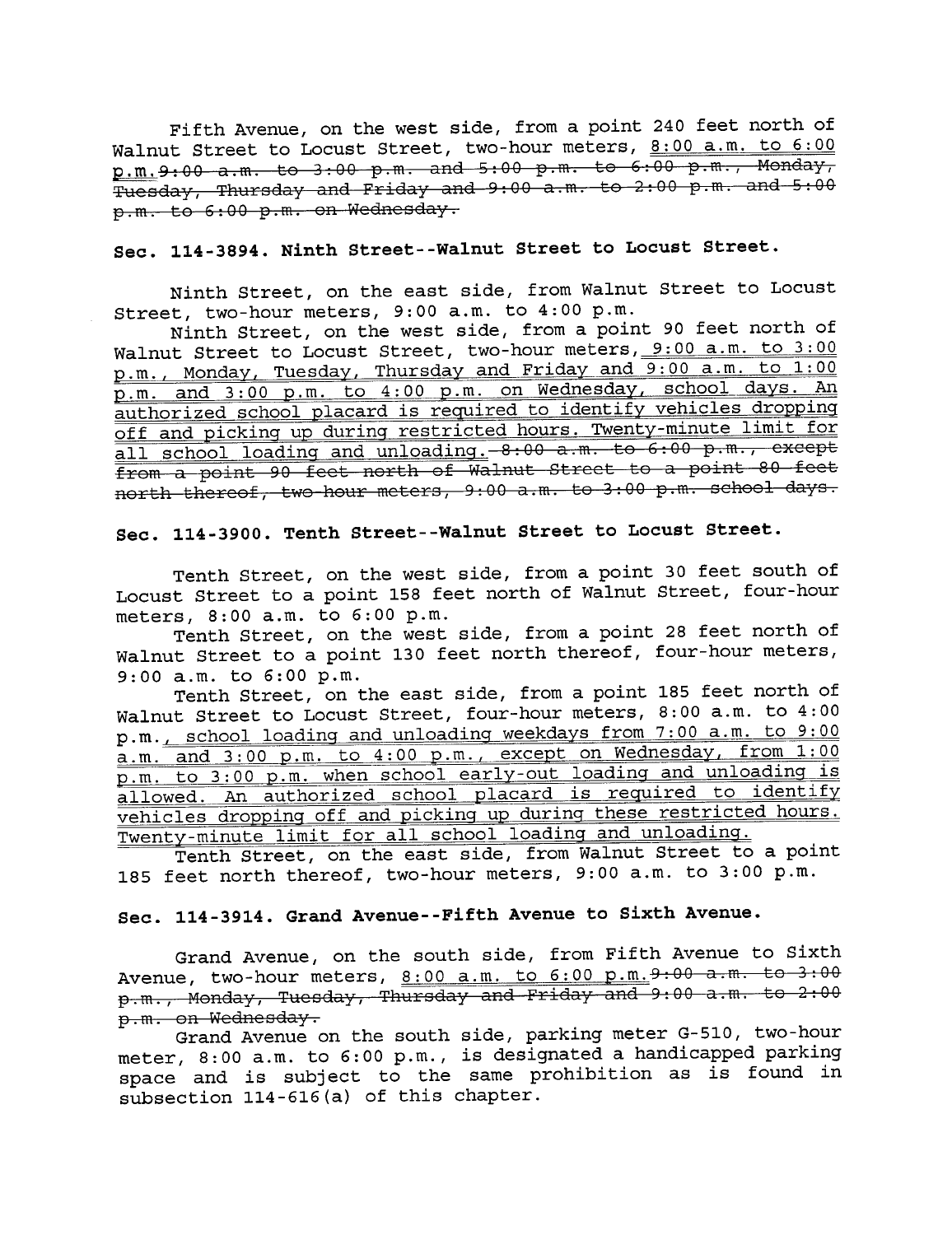Grand Avenue, on the south side, parking meter G-512, two-hour meter, 8:00 a.m. to 6:00 p.m., is designated a handicapped parking space and is subject to the same prohibition as is found in subsection  $114 - 616$  (a) of this chapter.

Grand Avenue, on the south side, parking meter G-520, two-hour meter, 8:00 a.m. to 6:00 p.m., is designated a handicapped parking space and is subject to the same prohibition as is found in subsection 114 -616 (a) of this chapter.

# Sec. 114-3924. Locust Street--Fourth Street to Fifth Avenue.

Locust Street, on the south side, from Fourth Street to a point 180 feet west thereof, two-hour meters, 8:00 a.m. to 6:00  $p.m.9:00$  a.m. to 3:00 p.m., Monday, Tuesday, Thursday and Friday  $\overline{and}\ 9:00$  a.m. to 2:00 p.m. on Wednesday.

Locust Street, on the north side, from a point 190 feet west of Fourth Street to a point 60 feet west thereof, two-hour meters, 9:00 a.m. to 6:00 p.m.

# Sec. 114 -4012. Grand Avenue- -Thirteenth Street to Fifteenth Street.

Grand Avenue, on the south side, from a point 20 feet west of Thirteenth Street to a point 33 feet west of Fifteenth Street, four-hour meters, 8:00 a.m. to 6:00 p.m.

Grand Avenue, on the north side, from a point ten feet west of Fourteenth Street to a point 235 feet west thereof, four-hour meters, 8: 00 a.m. to 4: 00 p.m.

Grand Avenue, on the north side, from a point 98 feet east of Fifteenth Street to a point 22 feet east thereof, four-hour meters,

8:00 a.m. to 4:00 p.m.<br><u>Grand Avenue, on the south side, from a point 96 feet west of</u> Thirteenth Street to a point 33 feet west of Fifteenth Street, four-hour meters, 8:00 a.m. to 6:00 p.m.

Grand Avenue, on the south side, from a point 300 feet west of Thirteenth Street to a point 70 feet west thereof, ten-hour meters, 8:00 a.m. to 6:00 p.m.; meter G-1324 and G-1326 are designated as handicapped parking spaces and are subject to the same prohibitions as are found in subsection 114-616 (a) of this chapter.

Grand Avenue, on the south side, from a point 20 feet west of Thirteenth Street to a point 824 feet west thereof, ten-hour meters, 8: 00 a. m. to 6: 00 p. m.

#### Sec. 114-4041.03. Watson Powell Jr Way- -Fourth Street to Fifth Avenue.

Watson Powell Jr Way, on the south side, from a point 30 feet west of Fourth Street to a point 125 95 feet west thereof, four hour meters,  $9:008:00$  a.m. to  $4:00$  p.m.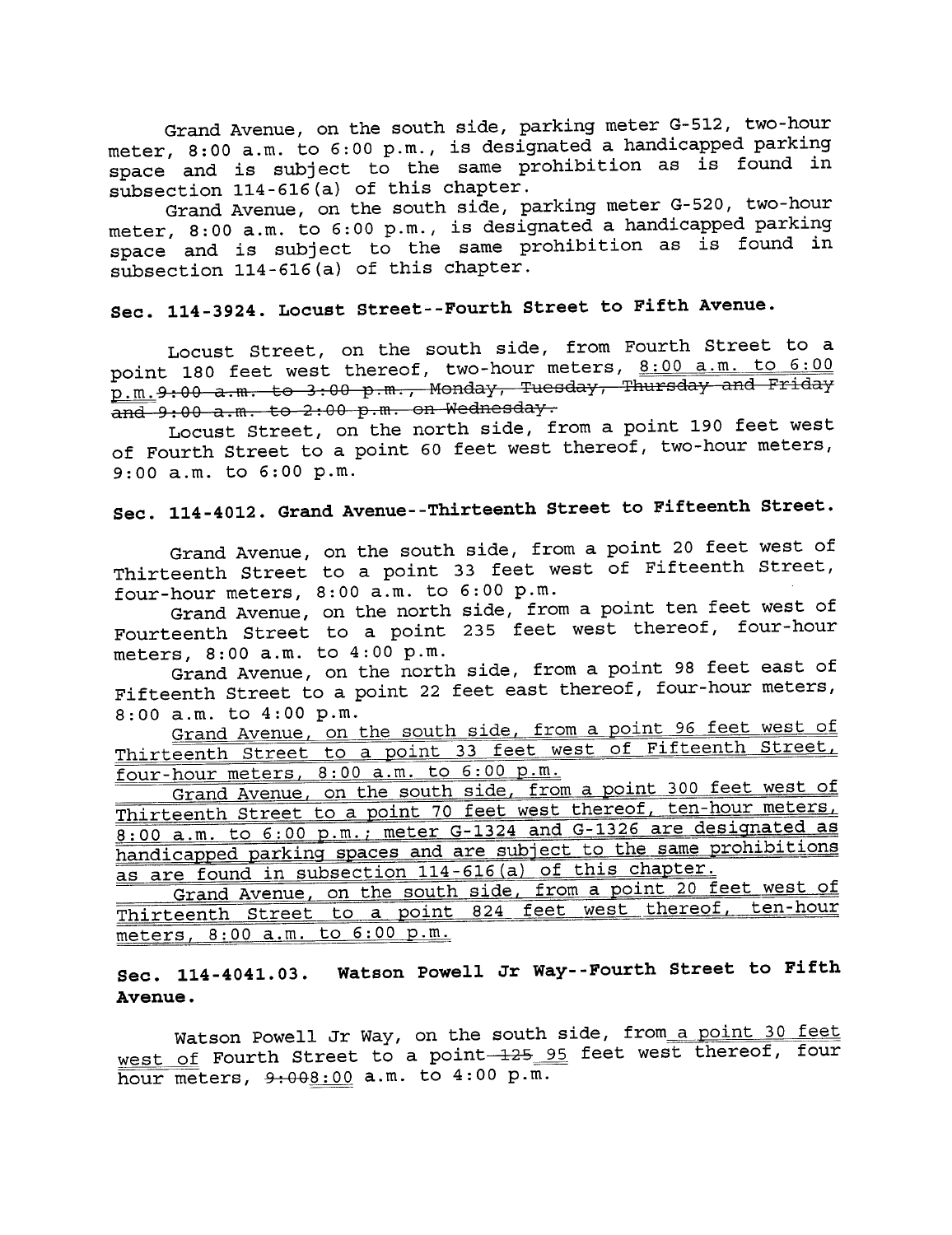Watson Powell Jr Way, on the south side, from a point 175 feet west of Fourth Street 208 feet east of Fifth Avenue to a point-90 23 feet west east thereof, hour four hour meters, 9:008:00 a.m. to 4:00 p.m.

Watson Powell Jr Way, on the north side, from Fourth Street to Fifth Avenue, four hour meters, 8:00 a.m. to 6:00 p.m.

Watson Powell Jr Way, on the south side, parking meters WP-400 and  $WP-410$  WP-408, four-hour meters,  $9:000$  a.m. to 4:00 p.m., are designated as handicapped parking spaces and are subject to the same prohibition as is found in subsection 114-616 (a) of this chapter.

Section 2. This ordinance shall be in full force and effect

from and after its passage and publication as provided by law.

FORM APPROVED:

 $\frac{1}{\text{Katharine Massier}}$ 

Assistant City Attorney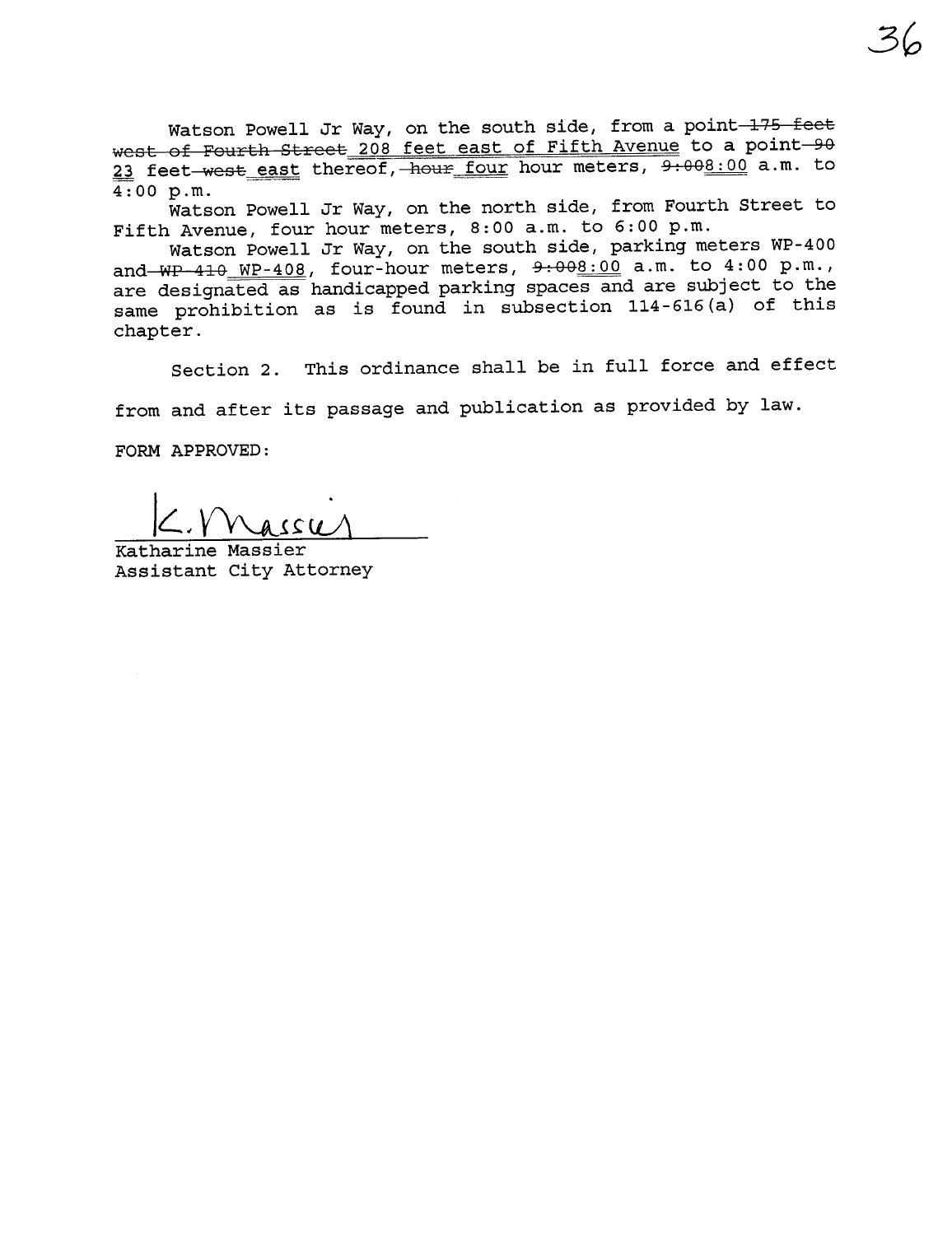AN ORDINANCE to amend the Municipal Code of the City of Des Moines, Iowa, 2000, adopted by Ordinance No. 13,827, passed June 5, 2000, as heretofore amended, by amending Chapter 114 Traffic & Vehicle Regulations as summarized below. The complete text of the ordinance is available in the City of Des Moines City Clerk's Office, 400 Robert D. Ray Drive, Des Moines, Iowa, or on the City of Des Moines' website at www.dmgov.org.

# DES MOINES TRAFFIC REGULATION CHANGES

Amending Chapter 114 of the Municipal Code regarding traffic regulation changes as follows:

A. Ten-hour Parking Meters on the South Side of Grand Avenue West of 13th Street.

B. Removal of Special School Loading and Unloading Restrictions on 5th Avenue from Grand Avenue to Locust Street.

C. Parking Citations for Ilegal Off-Street Parking.

D. Extension of Existing Loading Zone—South Side of 400 Block of Watson Powell Jr. Way.

E. Parking Restriction Due to Intersection Improvements--North Side of Hull Avenue East of E 14th Street.

F. Adjustments to the Loading and Unloading Times Adjacent to Walnut Street School-On the West Side of 9th Street and the East Side of 10th Street North of Walnut Street to Locust Street.

FORM APPROVED:

Katharine Massier, Assistant City Attorney

T.M. Franklin Cownie, Mayor

Attest:

I, Diane Rauh, City Clerk of the City of Des Moines, Iowa, hereby certify that the above and foregoing is a summary of Ordinance No. \_\_\_\_\_\_\_\_, passed by the City Council of said City on , signed by the Mayor on  $\frac{1}{\sqrt{1-\frac{1}{\sqrt{1-\frac{1}{\sqrt{1-\frac{1}{\sqrt{1-\frac{1}{\sqrt{1-\frac{1}{\sqrt{1-\frac{1}{\sqrt{1-\frac{1}{\sqrt{1-\frac{1}{\sqrt{1-\frac{1}{\sqrt{1-\frac{1}{\sqrt{1-\frac{1}{\sqrt{1-\frac{1}{\sqrt{1-\frac{1}{\sqrt{1-\frac{1}{\sqrt{1-\frac{1}{\sqrt{1-\frac{1}{\sqrt{1-\frac{1}{\sqrt{1-\frac{1}{\sqrt{1-\frac{1}{\sqrt{1-\frac{1}{\sqrt{1-\frac{1}{\sqrt$ law in the Business Record on \_\_\_\_\_\_\_\_\_\_\_\_\_\_\_\_\_\_\_\_\_\_. Authorized by Publication Order No.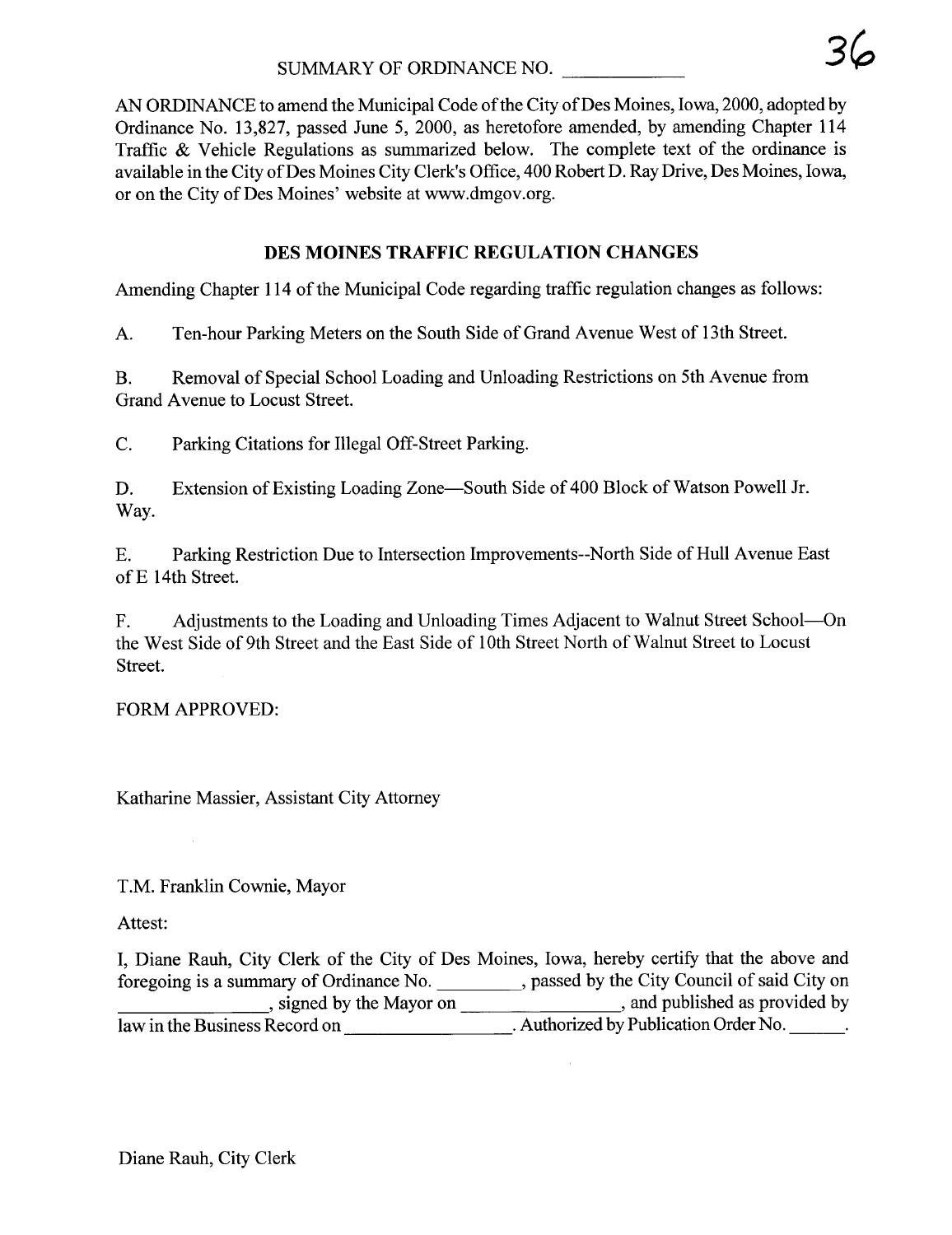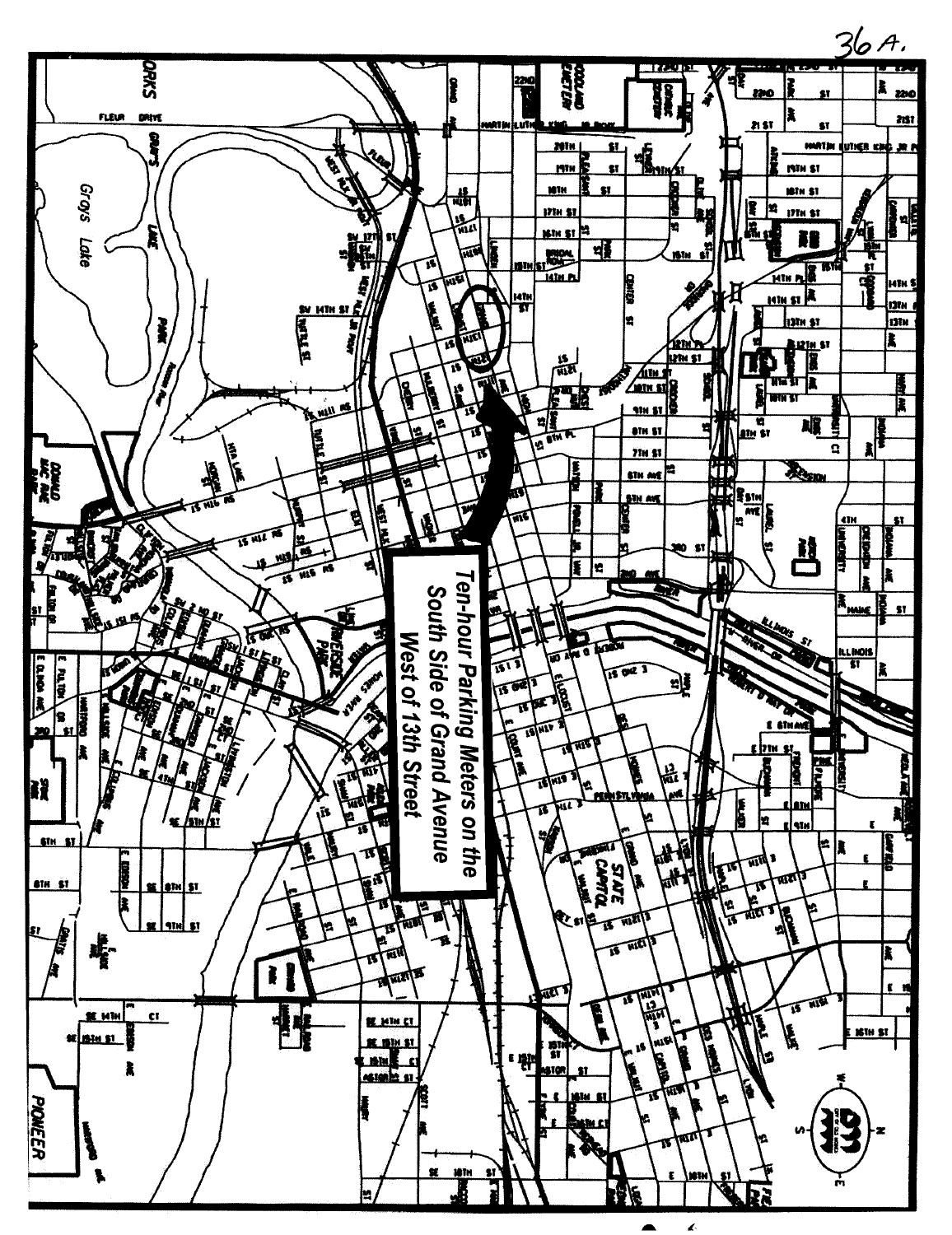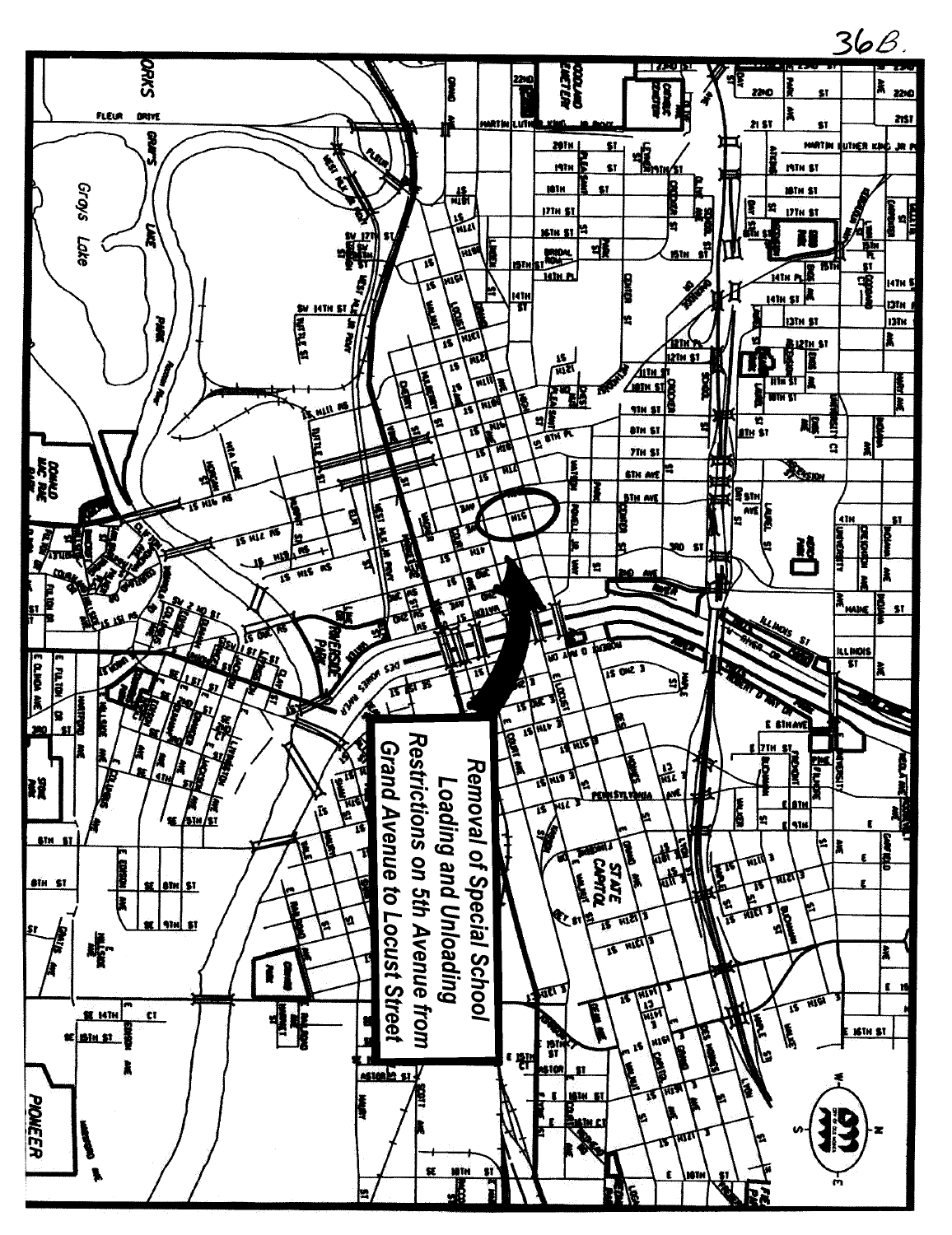